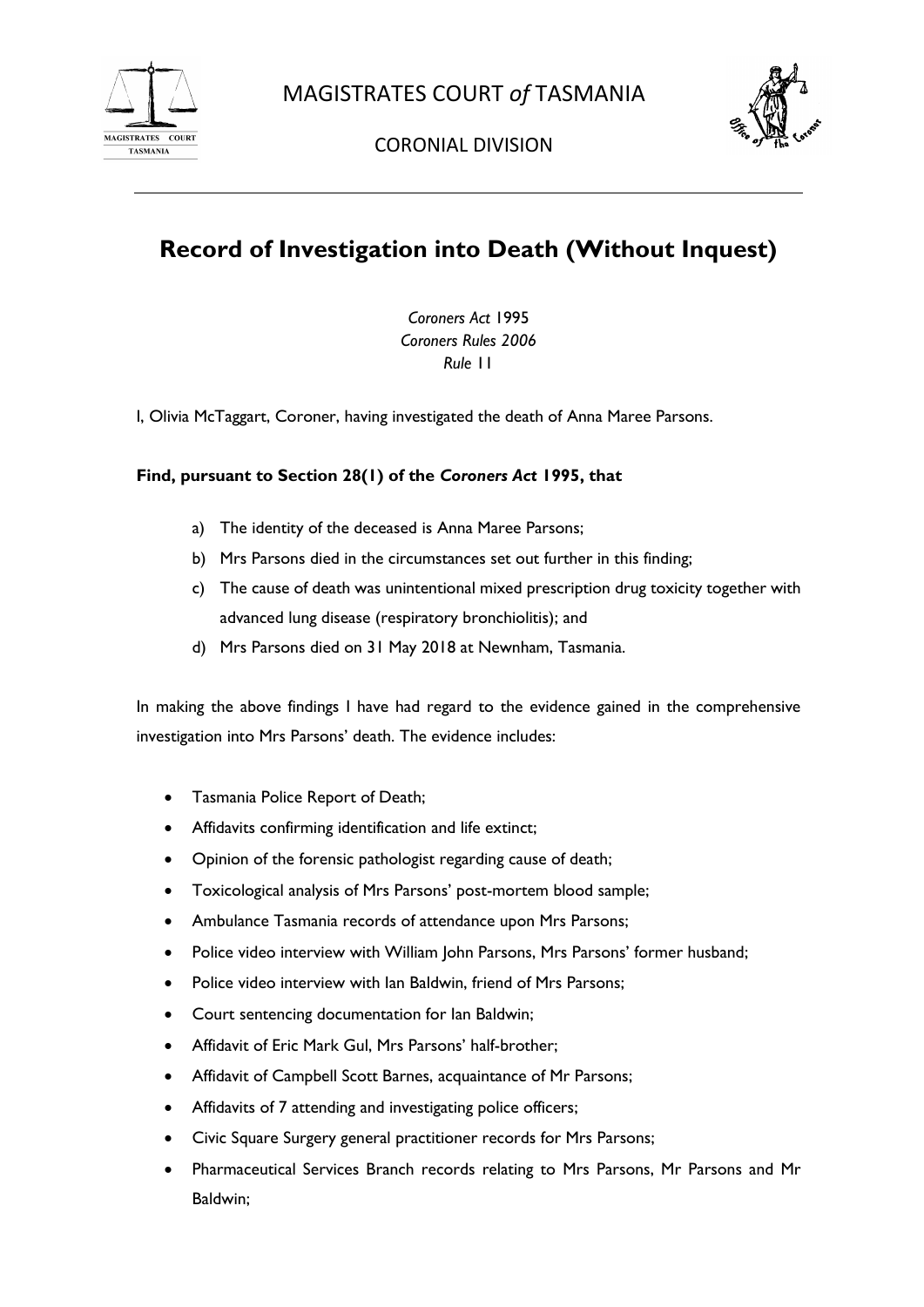- Forensic and photographic evidence, including analysis by Forensic Science Service Tasmania of drug exhibits found the scene; and
- Information from Tasmania Police records.

#### **Background**

Anna Maree Parsons was born Anna Maree Gul on 20 June 1964. At the time of her death, she was aged 53 years and lived by herself in Newnham, Launceston. She had married twice and was divorced in both instances. However, she remained in a close relationship with her second husband, William Parsons. She did not have any children.

Mrs Parsons reportedly had a difficult and traumatic childhood. During her working life, she held various jobs in hospitality. At the time of her death, she was not employed and was in receipt of a disability pension.

Mrs Parsons and William Parsons had a turbulent marriage, both coming to the attention of Tasmania Police on a regular basis from 2011 to 2017 for incidents occurring between them. Police records indicate that both parties abused prescription medication and were regularly intoxicated with alcohol. There was no recorded physical violence between them in the police records, and I am not required in this finding to consider this issue. They separated in mid-2014 and remained in the same residence for about 12 months before Mrs Parsons moved out into her Newnham home in early 2016. Mr Parsons nevertheless continued to visit Mrs Parsons and they continued to have a sexual relationship.

Mrs Parsons had a long history of medical issues and regularly attended her general practitioner at Civic Square Surgery. Her history included chronic pelvic pain, post-traumatic stress syndrome, back issues, anxiety, depression, panic disorder, cerebral aneurysms and migraine. She had undergone surgery for the aneurysms, had a mental health plan and was prescribed regular medication to address her medical issues.

Mrs Parsons was a long term and heavy smoker and suffered advanced lung disease caused by smoking. She was also a long-term user of illicit and prescription drugs over many years. She was under the care of her regular general practitioner, who regularly prescribed her Endone (oxycodone) and Valium (diazepam) to manage her pain. The prescription of oxycodone as a schedule 8 drug required the approval of the Pharmaceutical Services Branch (PSB).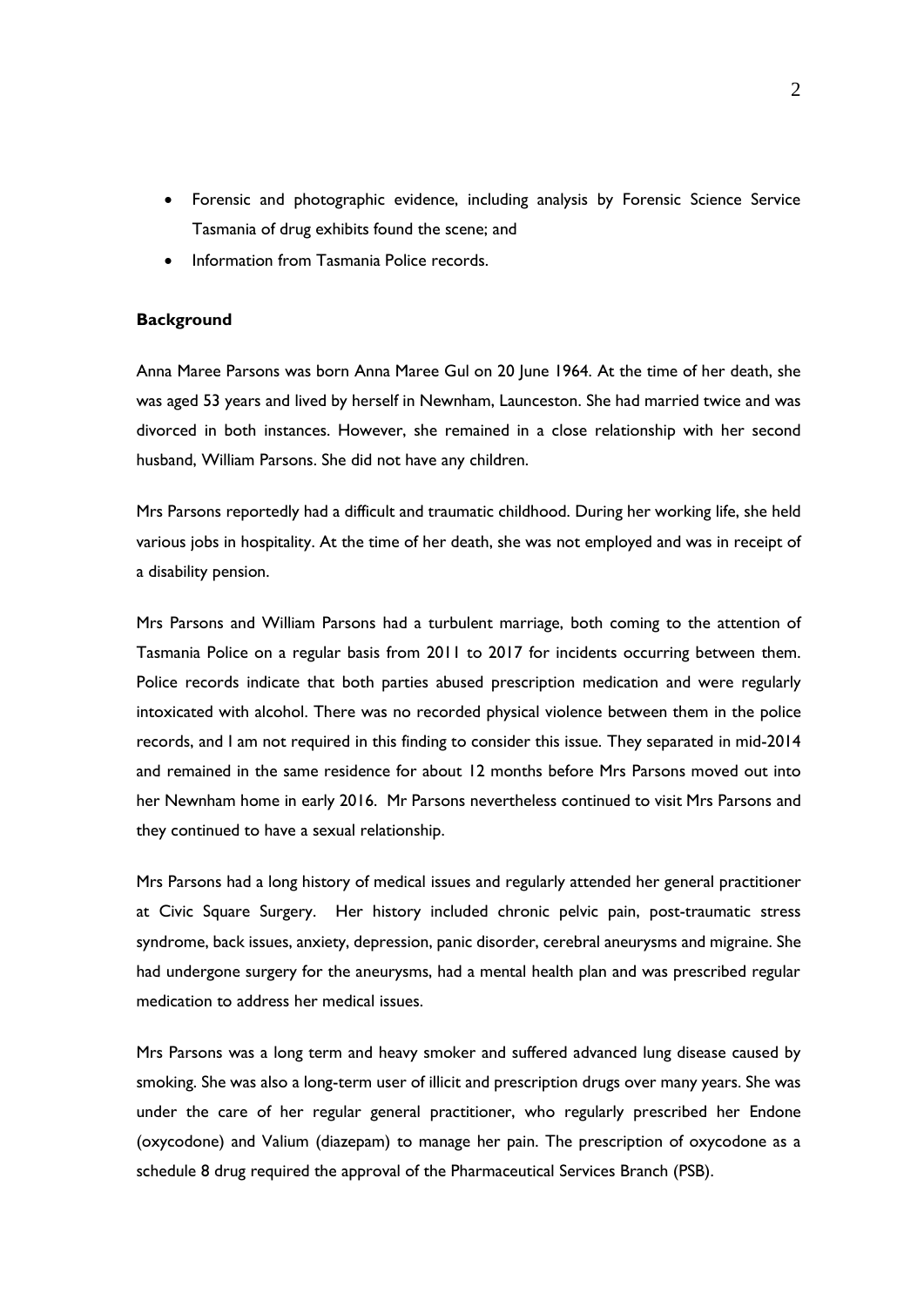Mrs Parsons' chronic pain became more severe in the last six months of her life. She last attended her general practitioner on 11 May 2018 to receive a repeat prescription of her regular oxycodone and diazepam.

In October 2017 Mrs Parsons met Ian Baldwin, aged 64 years, and they became good friends. Mr Baldwin had undergone a full laryngectomy and, as a result, could not speak. For this condition, he was prescribed Ordine 10 (liquid morphine) at a dosage of 10 mls twice per day. He was also prescribed diazepam. His prescription enabled him to collect three 200ml bottles per month.

Mrs Parsons visited Mr Baldwin's residence regularly and, during some visits, Mr Baldwin gave her "as a gift" a 10ml dose of his Ordine which she would take with no obvious detrimental effects. Mr Baldwin also gave Mrs Parsons diazepam tablets on approximately six separate occasions. Further, Mr Baldwin gave Mrs Parsons, on occasions, jars of Ordine to take home with her to share with Mr Parsons. I note that Mr Parsons had previously been prescribed oxycodone for a chronic pain condition, although the PSB records indicate that, in 2008, this substance ceased to be prescribed. The PSB records for Mr Parsons at that time indicate that his doctor was concerned that he was misusing oxycodone and his prescribed benzodiazepines. It is apparent from police records and from Mr Parsons' own police interview in this investigation that he continued to use illicit drugs, often in the company of Mrs Parsons.

#### **Circumstances surrounding the Death**

In the days leading up to her death, Mrs Parsons spent most of her time at her home with Mr Parsons undertaking domestic tasks. On 28 May 2018 Mr Parsons sent a message to Mr Baldwin requesting Ordine for himself and Mrs Parsons. It is unclear upon the evidence whether Mr Baldwin supplied them with any of the substance at that time.

On 31 May 2018 Mr and Mrs Parsons awoke and went about their normal daily routines. Mrs Parsons consumed her prescription dose of Endone and diazepam. At approximately 1.00pm Mrs Parsons, accompanied by Mr Baldwin, attended her scheduled appointment at St Vincent De Paul in Mowbray where she discussed her ongoing financial difficulties. Mrs Parsons was described as upset during the meeting by staff of that organisation. She was provided with food vouchers and a hamper. Staff members also attempted to organise an appointment with her general practitioner, but that was not possible. Instead, a follow-up call was scheduled for later in the week. The staff members dealing with Mrs Parsons at that time did not believe that she was at immediate risk of harm.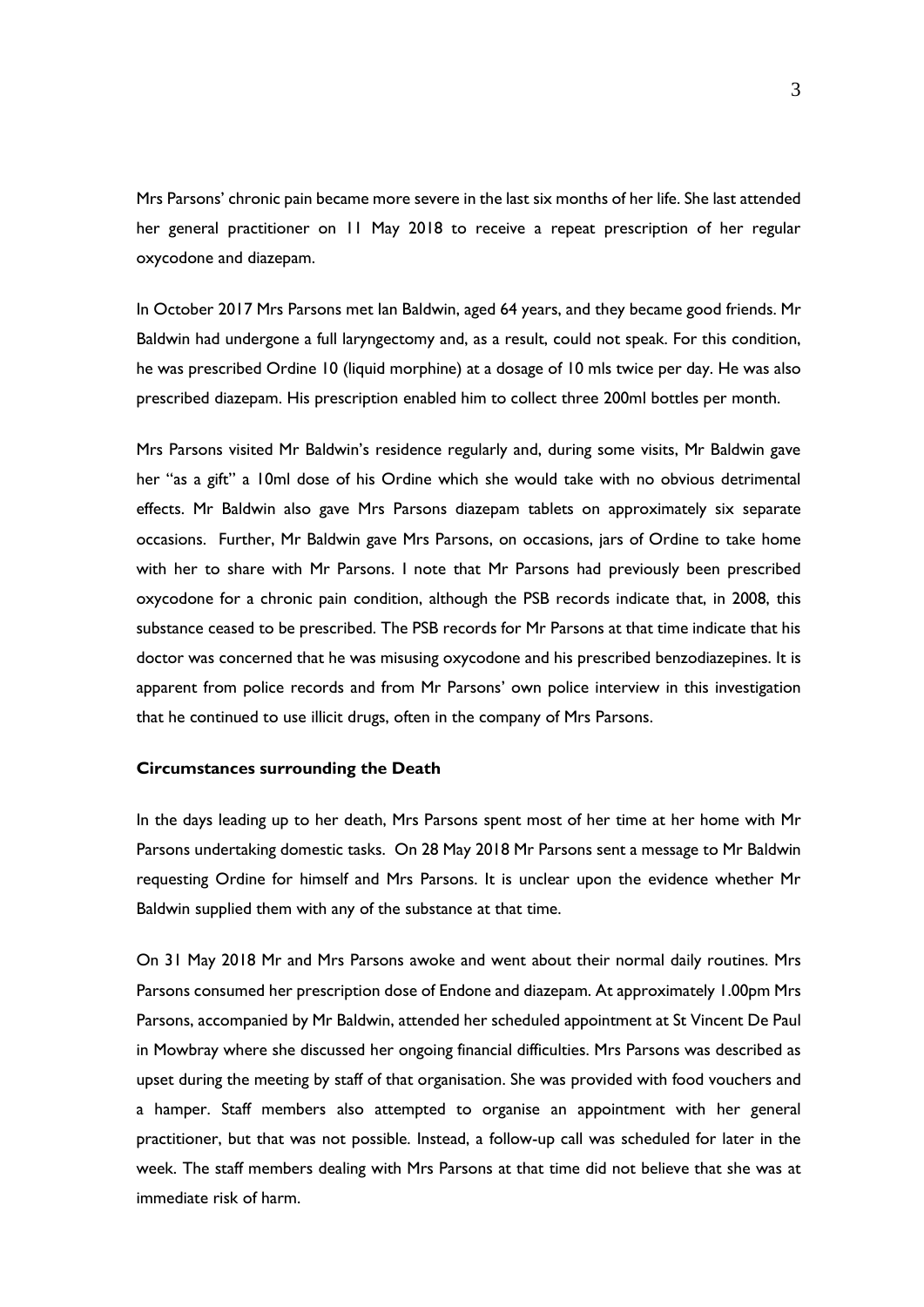Although she suffered mental health conditions, there is no evidence that Mrs Parsons was prone to suicidal ideation. Specifically, in the days before her death there is nothing to suggest that she was contemplating ending her life.

After visiting St Vincent De Paul, Mrs Parsons returned with Mr Baldwin to his home in Kingsmeadows. Mrs Parsons told Mr Baldwin she was in pain. She asked him for and was given 10ml of Ordine. Mr Baldwin supplied a further small jar to take home with her for use by herself and Mr Parsons. No payment was made by Mrs Parsons and Mr Baldwin described it as a gift. Mr Baldwin was with her when she consumed the 10ml Ordine dose at his home. He said that he measured it out for her and that she responded to the drug as she had when he had provided it to her on previous occasions. Mr Baldwin stated that she showed no signs of intoxication and he dropped her home at around 4.00pm.

In contrast, Mr Parsons stated that Mrs Parsons returned home appearing uncoordinated and under the influence of what he surmised to be morphine. Over the next three hours, Mrs Parsons became drowsy and suffered co-ordination issues. Mr Parsons said that she fell off a chair in the lounge room. Mrs Parsons told Mr Parsons that she had Ordine for him, although she did not give the bottle to him until 6.00pm. At that time, Mr Parsons said that the bottle was full and he put it in his bag without consuming any of it. He said that at approximately 7.00pm Mrs Parsons walked upstairs to her bedroom intending to go to sleep. Mr Parsons remained downstairs until he later went to check on her, finding her on the floor next to her bed. He put her into bed and she did not talk to him at that time. He told police in his interview that he checked her a second time and, on that occasion, gave her a shake and found her to still be "coherent". He said, however, that she also did not talk at that time.

Mr Parsons said that he checked her once again at about 10.00pm, at which time she was lying on her side with "slime" around her and apparently unconscious. He said that he wiped her mouth out and pulled her to the shower to sit her in cold water to try and revive her. This was unsuccessful and he started CPR, which he continued for about 10 minutes. He said that she still had a pulse at that stage, although I cannot determine whether or not this assertion is correct. He asked the neighbours to phone an ambulance and the call was made at 10.14pm. Ambulance Tasmania paramedics arrived at 10.18pm and Mrs Parsons was determined to be deceased.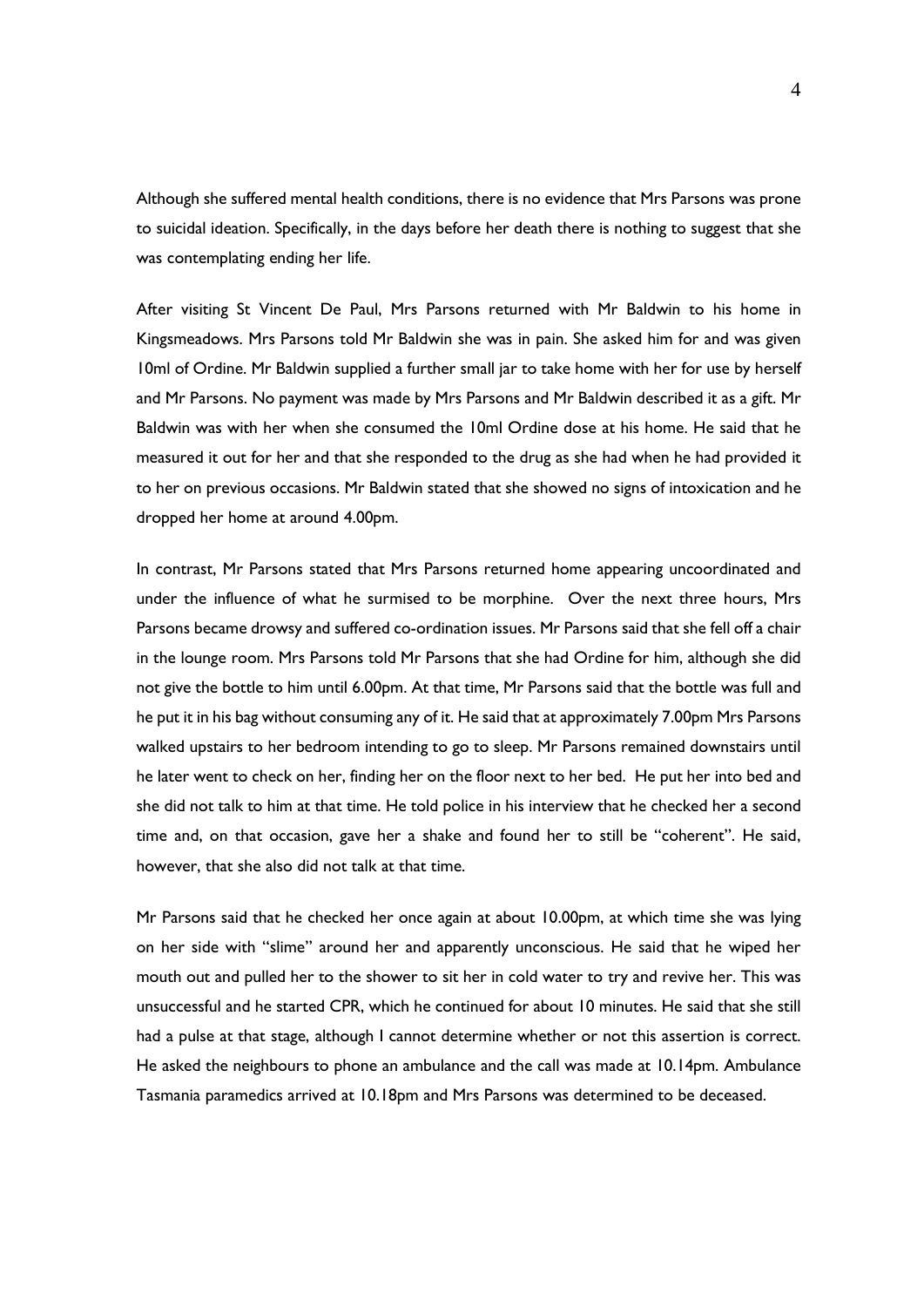#### **Investigation**

The coronial investigation immediately commenced into the circumstances of Mrs Parsons' death. This was led by officers of Tasmania Police, who arrived at 10.45pm to examine the scene and collect exhibits.

An autopsy upon Mrs Parsons was conducted by forensic pathologist, Dr Donald Ritchey, on 4 June 2018. Dr Ritchey observed that Mrs Parsons had no apparent anatomical cause of death but she did have advanced lung disease caused by her heavy smoking (active respiratory bronchiolitis). Dr Ritchey had regard to toxicological testing of Mrs Parsons' post-mortem blood samples indicating that she had both morphine and diazepam in her system at the time of death.

Dr Ritchey concluded that Mrs Parsons' death was due to morphine and diazepam toxicity, with a contributing factor being her advanced lung disease caused by smoking. He said that both medications are strong central nervous system depressants and, in this case, their combined toxic effects resulted in respiratory depression and arrest. I accept the opinion of Dr Ritchey as to the cause of Mrs Parsons' death.

I am satisfied that no suspicious circumstances were involved in Mrs Parsons' death. I am satisfied that Mr Parsons did not administer morphine or diazepam to Mrs Parsons with or without her consent. Although his account to police was not consistent in all respects, I accept the substance of it as credible. He did not appear to the attending police officers to be affected by substances.

The bottle of Ordine supplied by Mr Baldwin was seized by attending officers at the scene and noted to still be full. It was subsequently analysed and determined to be liquid morphine. It is therefore unlikely on the evidence that Mrs Parsons took any substances at all after she returned home from Mr Baldwin's residence. Nothing else was found in the house to indicate that this was the case. Two syringe plungers were found with morphine residue from past use. I am also satisfied that Mrs Parsons had no intention of ending her own life and did not deliberately take excessive quantities of substances for this purpose.

It is feasible upon the evidence that Mrs Parsons may have only consumed 10 mls of Ordine (provided by Mr Baldwin at his house) before she died. This quantity, combined with diazepam and her lung disease, could well have been sufficient to cause death. I am not able to determine whether the diazepam in her system was prescribed to her or was provided by Mr Baldwin.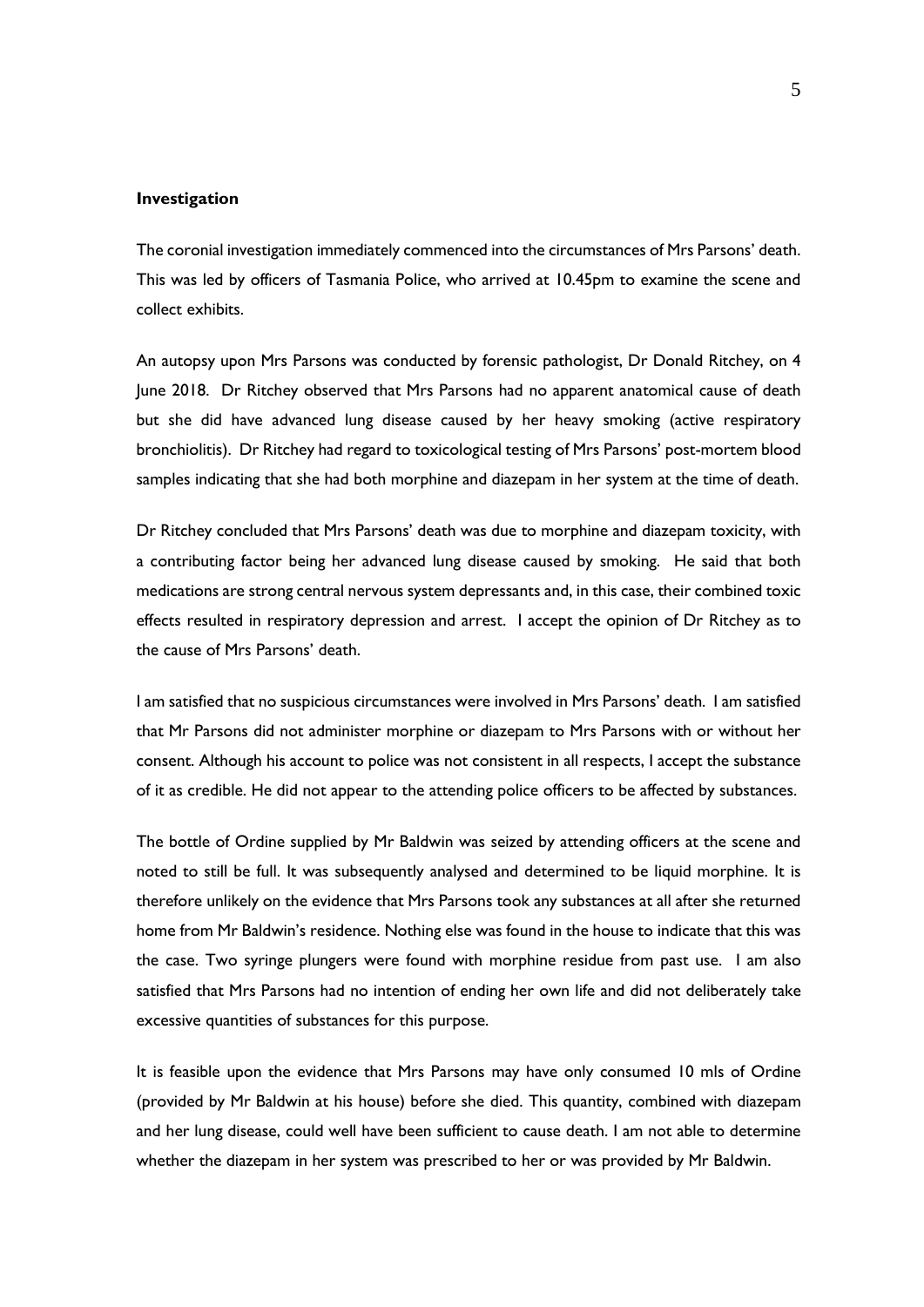Alternatively, there is evidence to suggest that Mrs Parsons may have taken a further 40-50mls of Ordine from a bottle in Mr Baldwin's house during the afternoon when he went out to buy cigarettes and she was left alone. Mr Baldwin told police that a quantity was missing. A police search of his house and his remaining Ordine supplies indicated that this may have been the case. It would explain Mrs Parsons being significantly more affected than she usually was. If she did take his Ordine, I am satisfied that it was without Mr Baldwin's consent and that he did not encourage her to take it.

I conclude upon the evidence that Mrs Parsons died unintentionally and that no other person was involved in her death.

As a result of the police investigation, Mr Baldwin was charged with supplying Mrs Parsons with Ordine and Valium tablets over a two-month period before her death. He was also charged with selling a controlled drug within the same period to another person and possessing cannabis. He pleaded guilty to the charges in the Launceston Magistrate's Court. In sentencing on 11 September 2019, Magistrate Cure did not record a conviction and required Mr Baldwin to give an undertaking to be of good behaviour for 12 months.

PSB cancelled the authority to prescribe Schedule 8 substances to Mr Baldwin 5 days after the death of Mrs Parsons.

### **Comments and Recommendations**

In this investigation, I obtained evidence concerning the prescribing and supply of Schedule 8 substances to both Mrs Parsons and Mr Baldwin by their respective health professionals. There may or may not have been deficits in practices. I formed the view, however, that any such issues were not sufficiently connected to Mrs Parsons' death to make further comment in this finding. I am appreciative of the reports compiled by PSB for this investigation.

I am grateful to Constable Stephenson, investigating officer, for her report.

The circumstances of Mrs Parsons' death are not such as to require me to make any recommendations pursuant to Section 28 of the *Coroners Act* 1995.

I convey my sincere condolences to the family and loved ones of Mrs Parsons.